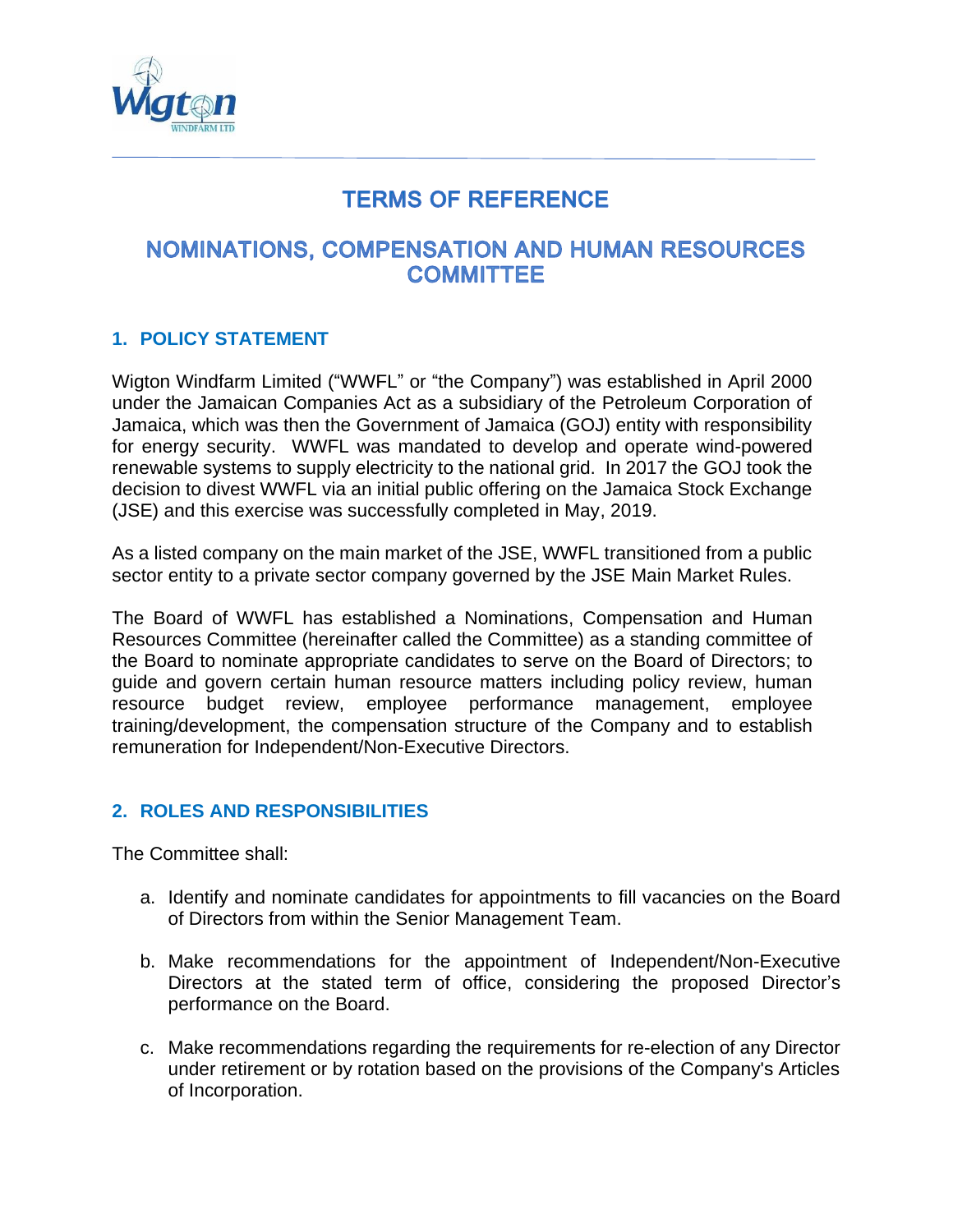- d. Oversee the Company's compensation and benefits structure in keeping with its strategic direction and organizational goals and to ensure that WWFL is competitive in the job market and capable of engaging and retaining talent.
- e. Research and recommend the remuneration for Independent/Non-Executive Directors which reflect the time, commitment, and responsibilities of the role.
- f. Review and recommend the approval of all human resource policies and programmes to the Board of Directors through the Corporate Governance Committee.
- g. Review the Company's management training and development programs ensuring they meet the strategic objectives.
- h. Monitor and ensure that the Company is compliant with Occupational Health and Safety Standards.
- i. Monitor the Managing Director and Executive succession planning.
- j. Recommend mechanisms for continuous improvement in employee relations.
- k. Establish the annual and long-term objectives of the Managing Director and conduct his/her annual performance review.
- l. Make recommendations on the acquisition and utilization of appropriate technology to support the Company's human resources data and information management systems.
- m. Enforce and monitor the Company's Whistleblowing Policy ensuring the anonymity or confidentiality and impartiality of the process associated therewith.
- n. Oversee the Company's pension plan.
- o. Enforce the Company's Sexual Harassment Policy and ensure that any instances of sexual harassment that are reported are dealt with promptly, effectively and confidentially.

# **3. COMPOSITION**

- a. The Committee shall be comprised of three (3) or more Directors and not less than two (2) Independent/Non-Executive Directors.
- b. The Board shall appoint the members of the Committee from qualified members of the Board. Committee members should serve for two (2) years.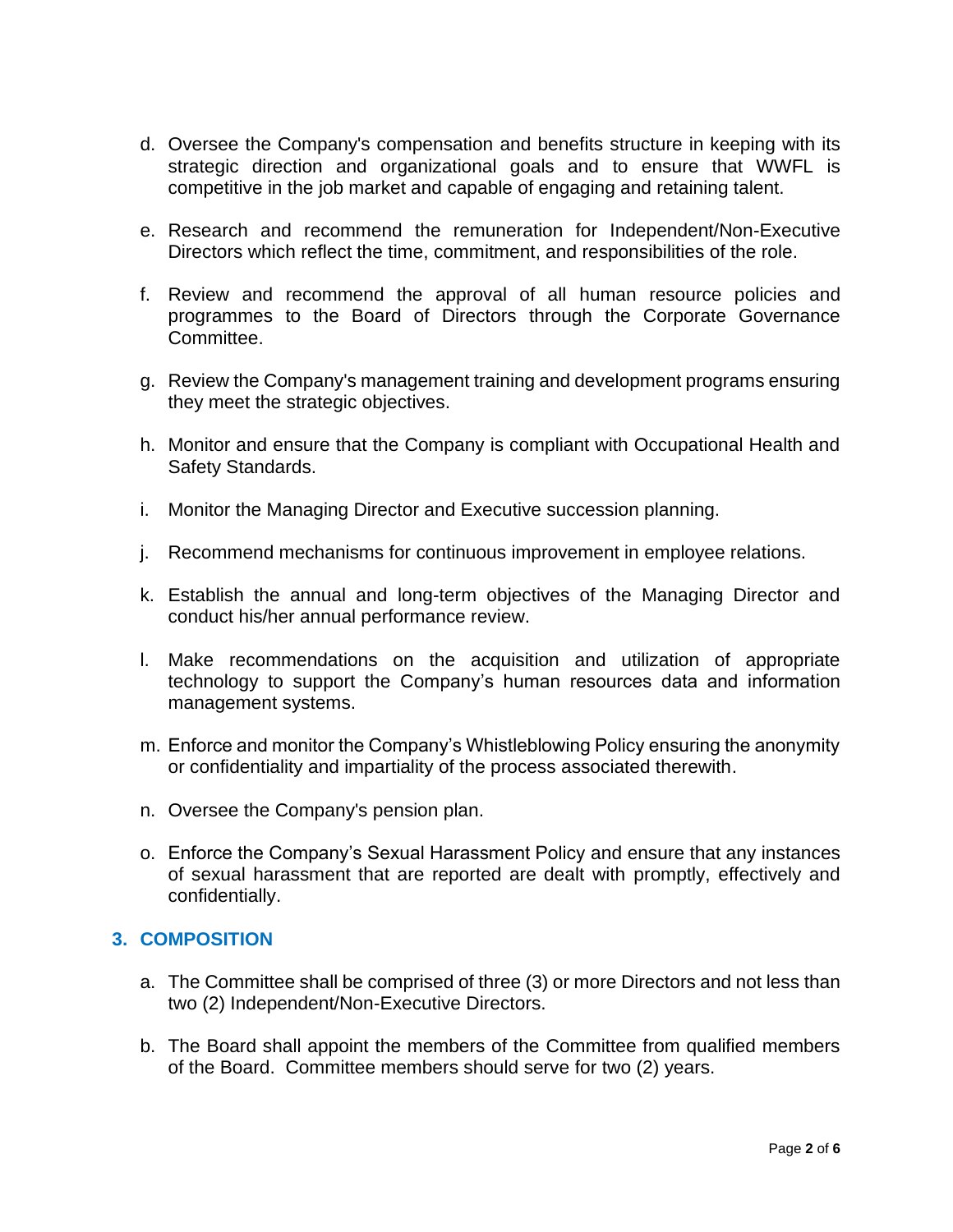- c. Unless a Chairman is elected by the full Board, the members of the Committee shall designate a Chairman by majority vote of the full Committee.
- d. The Chairman of the Committee will chair all regular meetings of the Committee and set the agenda for Committee meetings, based upon consultations with Management, Committee Members and Directors.
- e. If the Chairman of the Committee is unable to attend a meeting, the members of the Committee shall designate a Chairman for the meeting by majority vote.
- f. Each member of the Committee shall serve until their successor is duly elected or until the member's resignation or removal. Any or all members of the Committee may be removed, with or without cause, by a majority vote of the Board.
- g. The Chairman of the Board is an ex-officio Committee member.

## **4. QUALIFICATIONS**

At least one (1) member of the Committee must have significant expertise in compensation and human resource matters.

## **5. MEETINGS**

- a. The Committee shall meet twice annually, or more frequently as circumstances dictate.
- b. The Chairman or any member of the Committee may call meetings of the Committee upon at least 48 hours' notice.
- c. Meetings of the Committee may be held by electronic means.
- d. The Committee may invite to its meetings any Director, Company executive/manager and any other person(s) it deems appropriate in order to carry out its responsibilities.

# **6. AUTHORITY**

The Committee has the authority to:

a. Conduct surveys or any other market research in order to ensure that its recommendations are in alignment with established practices and current market trends.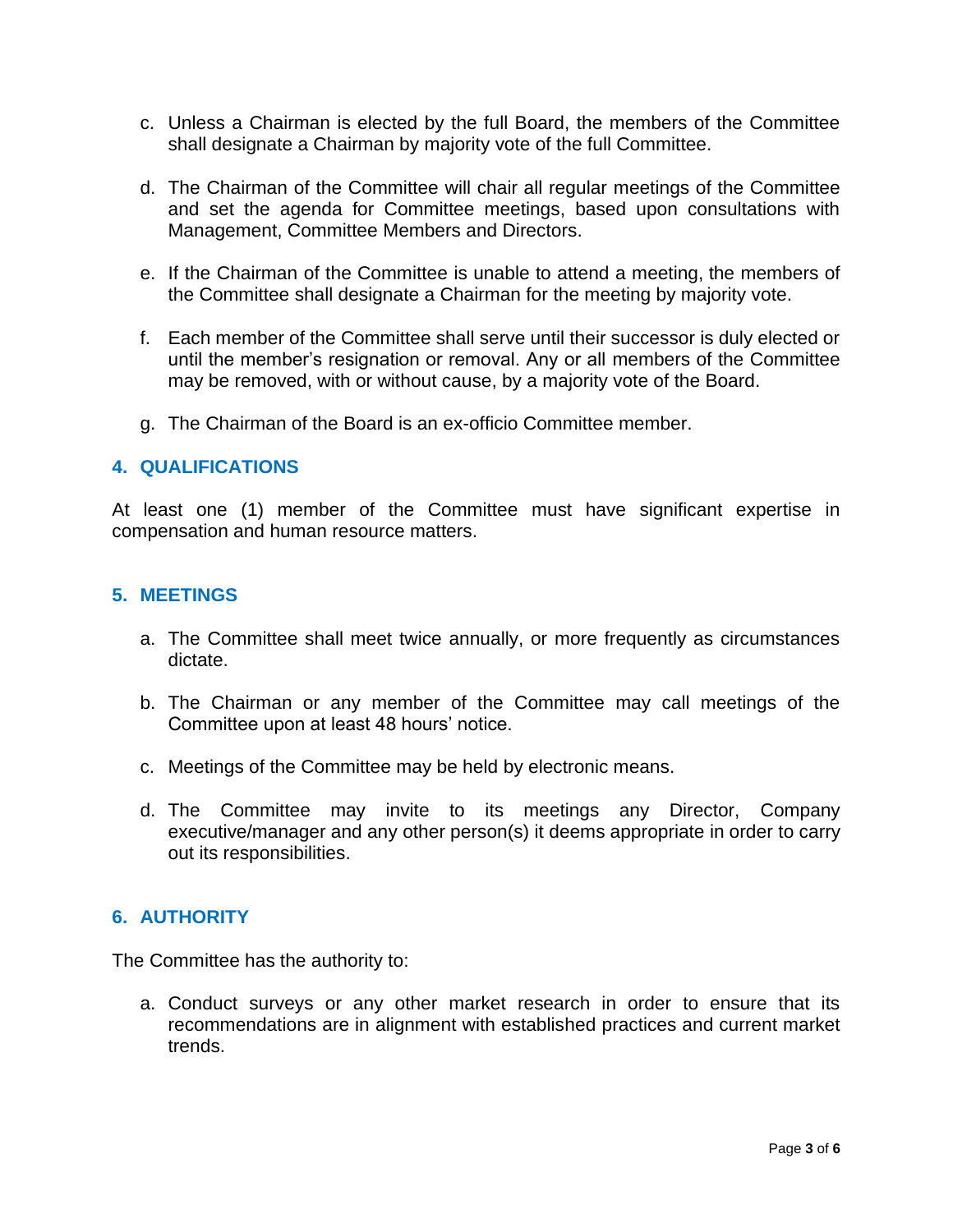- b. Make recommendations to the Board regarding salary and compensation structure.
- c. Recommend to the Board the engagement of consultants, experts and other professionals or service providers as necessary.

# **7. REPORTING RESPONSIBILITIES**

The Committee reports regularly to the Board:

- a. Following meetings of the Committee.
- b. Other matters as are relevant to the Committee's discharge of its responsibilities.
- c. Such recommendations as the Committee may deem appropriate.

Reports to the Board shall be written by the Chairman of the Committee or any other member designated by the Committee to make such report.

#### **8. QUORUM**

A quorum shall consist of a majority of the Committee's members and should include at least one (1) Independent/Non-Executive Director. The Committee Chairman shall have a casting vote as required.

#### **9. COMMITTEE SECRETARY AND MINUTES**

The Secretary to the Committee shall be the Company Secretary who may appoint a recording secretary to take the Minutes of the meetings.

The Committee Secretary is required to:

- a. Circulate the notices and minutes of the Committee meetings;
- b. Distribute to Committee members, three (3) working days prior to the meetings of the Committee, all agenda of meetings, reports and/or related documents which are prepared for consideration by the Committee;
- c. Maintain the records of the Committee's meetings; and
- d. Undertake such other duties as may be assigned by the Committee.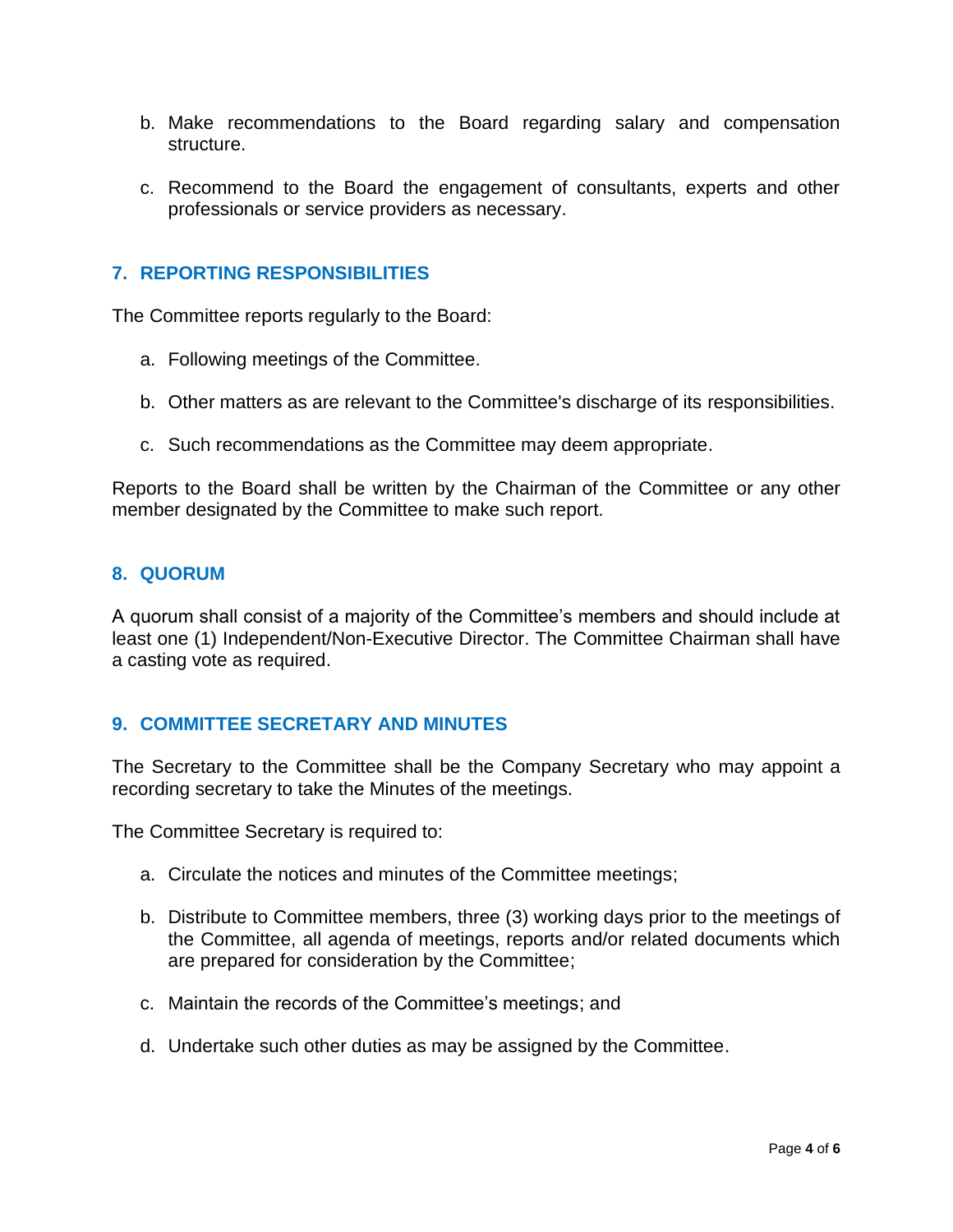The Committee shall keep detailed records of its meetings and such records shall be made available to the Board, as required.

# **10.REMUNERATION**

The Company shall make provision for remuneration of Committee Members in line with the Board of Directors' Compensation policy.

# **11.PERFORMANCE EVALUATION**

An annual evaluation of the performance of the Committee and individual members will be done taking into consideration the Committee's goals and objectives established at the beginning of the fiscal year. In conducting this review, the Committee will:

- a. Address all matters that it considers relevant to its performance, including at least the following:
	- i. The adequacy, appropriateness and quality of its information and recommendations to the Board
	- ii. The manner in which matters were discussed or debated
	- iii. Whether the number and length of meetings are adequate for the Committee to complete its work in a thorough and thoughtful manner
	- iv. Understanding of the business, its objectives and services
- b. Evaluate whether these terms of reference appropriately address the matters within its scope.

#### **12.CONFLICT OF INTEREST**

Where there is a conflict of interest, the Committee member so affected shall declare his/her interest to the Committee and the details of the conflict are to be recorded by the Committee Secretary.

The Committee member who has a conflict of interest shall not participate in the deliberations on the particular matter or exert any influence on the voting on the resolution in respect of the transaction and will excuse himself from the discussions in respect of those interests during the period of discussion of the matter.

# **13.CONFIDENTIALITY OF COMMITTEE INFORMATION**

All information received by the Committee is confidential and is the property of WWFL and cannot be disclosed to parties outside of the Company without prior approval of the Board.